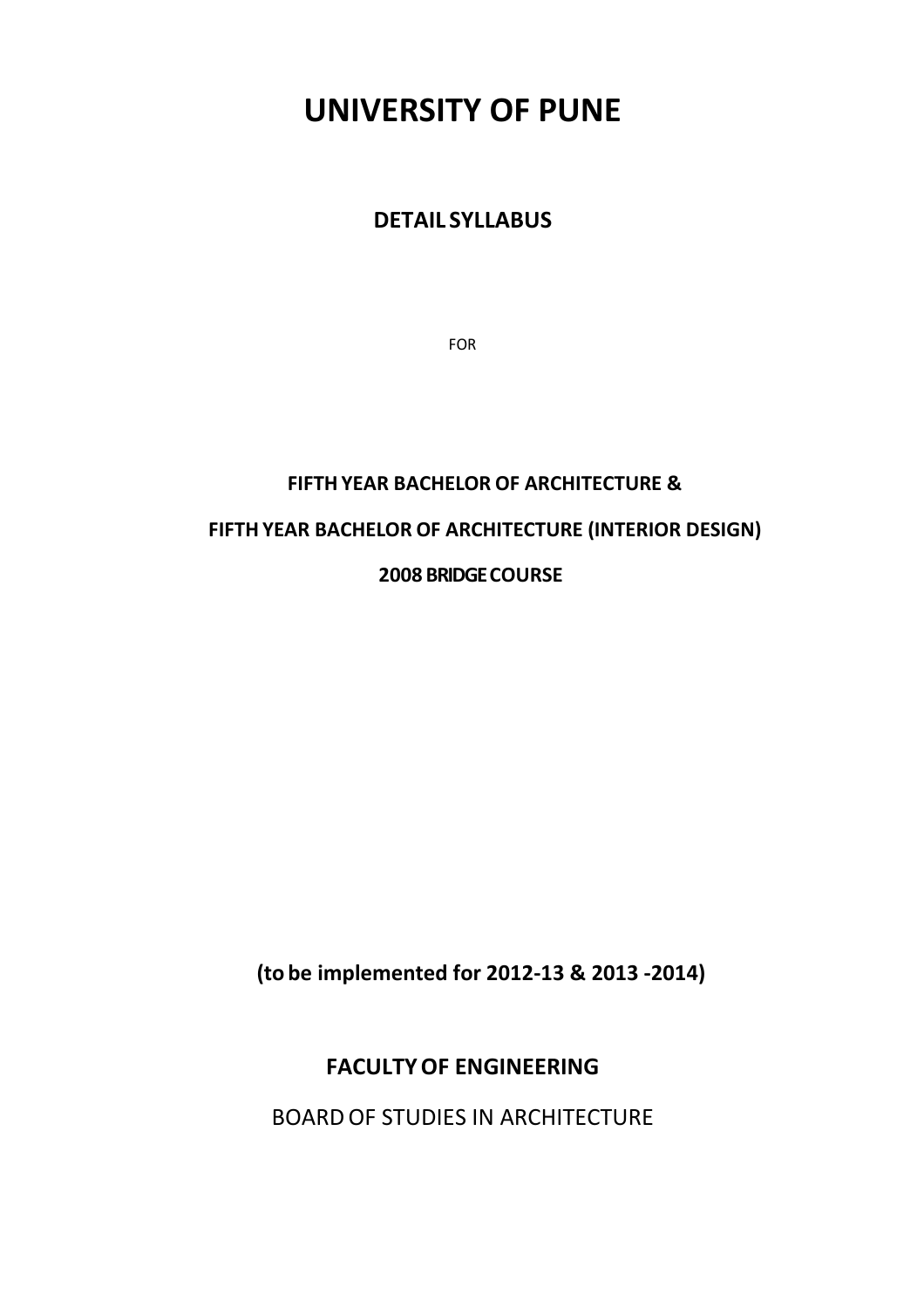# **FIFTH YEAR B.ARCH & B.ARCH. (INTERIOR DESIGN)**

| Sr.<br>No.     | <b>Subject</b><br>Code | Name of<br>Subject       | Head      | <b>Teaching Scheme</b>    |                                 |                                | <b>Examination Scheme</b> |                                  |                              |
|----------------|------------------------|--------------------------|-----------|---------------------------|---------------------------------|--------------------------------|---------------------------|----------------------------------|------------------------------|
|                |                        |                          |           | Lecture<br><b>Periods</b> | <b>Studio</b><br><b>Periods</b> | <b>Total</b><br><b>Periods</b> | Term I<br><b>Marks</b>    | <b>Term</b><br>Ш<br><b>Marks</b> | <b>Total</b><br><b>Marks</b> |
| $\mathbf{1}$   | 513421                 | Practical<br>Training    | <b>SV</b> |                           | --                              | --                             | --                        | 150                              | 150                          |
| $\overline{2}$ | 513422                 | Architectural<br>Project | SV        | $\overline{2}$            | 10                              | 12                             |                           | 400                              | 400                          |
| 3              | 513423                 | Technical<br>Comm.       | SS        | 3                         | 1                               | 4                              |                           | 100                              | 100                          |
|                |                        | <b>TOTAL</b>             |           | 5                         | 11                              | 16                             | $- -$                     | 650                              | 650                          |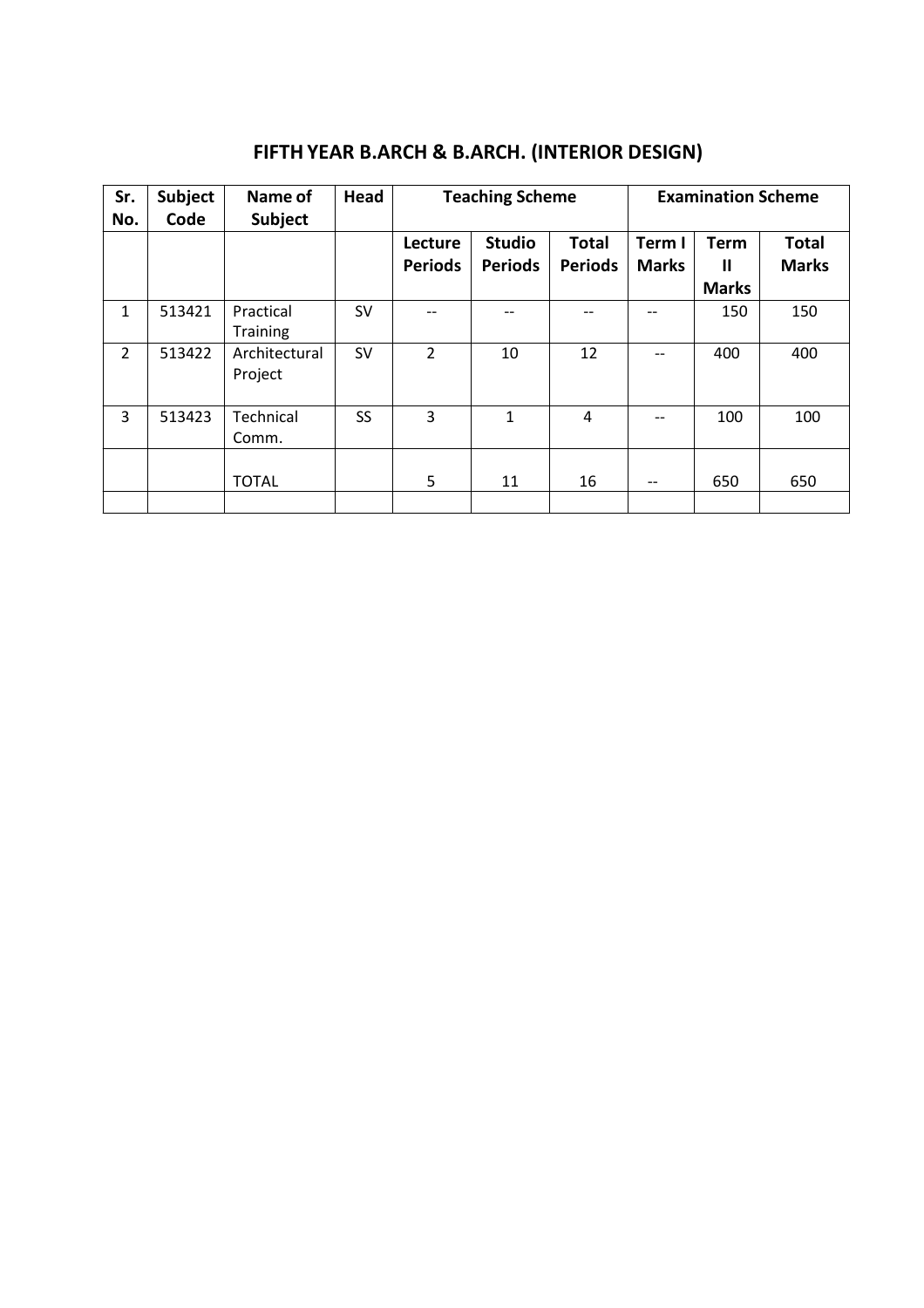# **FIFTH YEAR B.ARCH.**

| Subject Code: 513421 PRACTICAL TRAINING (Sessional and Viva) |     |                              |           |  |
|--------------------------------------------------------------|-----|------------------------------|-----------|--|
| <b>Teaching Scheme</b>                                       |     | <b>Examination Scheme</b>    |           |  |
| <b>Lecture Periods</b>                                       | $-$ | Sessional (Internal)         | 50 marks  |  |
| per week                                                     |     | Sessional (External)         | 50 marks  |  |
|                                                              |     | Viva                         | 50 marks  |  |
|                                                              |     |                              |           |  |
| <b>Studio Periods</b>                                        |     | <b>Total sessional marks</b> | 150 marks |  |
| per week                                                     |     |                              |           |  |
| <b>Total Contact</b><br>--                                   |     | Paper                        | nil       |  |
| Periods per week                                             |     | <b>Total Marks</b>           | 150 marks |  |

#### **DETAIL SYLLABUS**

# **AIMS AND OBJECTIVE**

The aim of introducing one complete term for the students to undergo practical training is to expose them to the world of Professional Practice and get hands on training under the guidance of a professional who is actively engaged in Architectural Practice. It still give the students first hand experience of dealing with live projects of various nature and also the site experience to see how the projects get built on the site. The students will also be able to learn about the Office Management, Project Management, Contract Management, Human Resource Management, new techniques of construction, advance building services, landscape and environmental designing etc. This rich experience is expected to enhance the students' ability to think comprehensively and better prepare them for undertaking the Architectural Project work in the final semester.

# **COURSE OUTLINE**

- 1 The term of Practical Training will commence immediately after the examination of Fourth Year and will continue till the end of IX SEM or thereabout. However the exam for this subject shall be conducted at the end of Term – II. The students are expected to work in the organization where architecture and its related practice are carried out and under the guidance of the professional who is registered with Council of Architecture. In case the student opts to go abroad he / she will work under the guidance of the professional who is registered with the council / any other organization controlling the profession of Architecture in the respective country. The students will decide very carefully about their placement venue as it is expected that they learn best ethics in Professional Practice and which produces quality architecture. The placement cell of each College will extend all possible help to the students in this regard.
- 2 The total duration of the training will be minimum 18 weeks / 90 working days in Term ‐ I.

#### **SUBMISSION**

- 1. The students shall prepare an exhaustive Training Report separately or in a formal Log Book issued to him by the College as per the College policy, week by week, which will cover detailed record of the work done in the office, site visit reports, interviews with clients and any other agency, interaction with principal architect etc. The professional with the seal of the organization, under whose guidance the student worked, will sign the report and also his reflection about the student's work and his overall approach and attitude towards the office work.
- 2. The students shall produce the above mentioned Training Report and the Log Book at the time of viva‐voce examination. He will also produce few drawings with the permission of his employer to indicate the kind of work he has carried out.

**SESSIONAL ASSESSMENT AND VIVA‐VOCE:** The sessional and viva assessment shall be done at the end of Term – II jointly by the Internal and External Examiners and the allocation of marks shall be as stipulated in the syllabus

**Note :** The B. Arch. (Interior Design) students should undergo practical training in a firm having practice in Interior Design.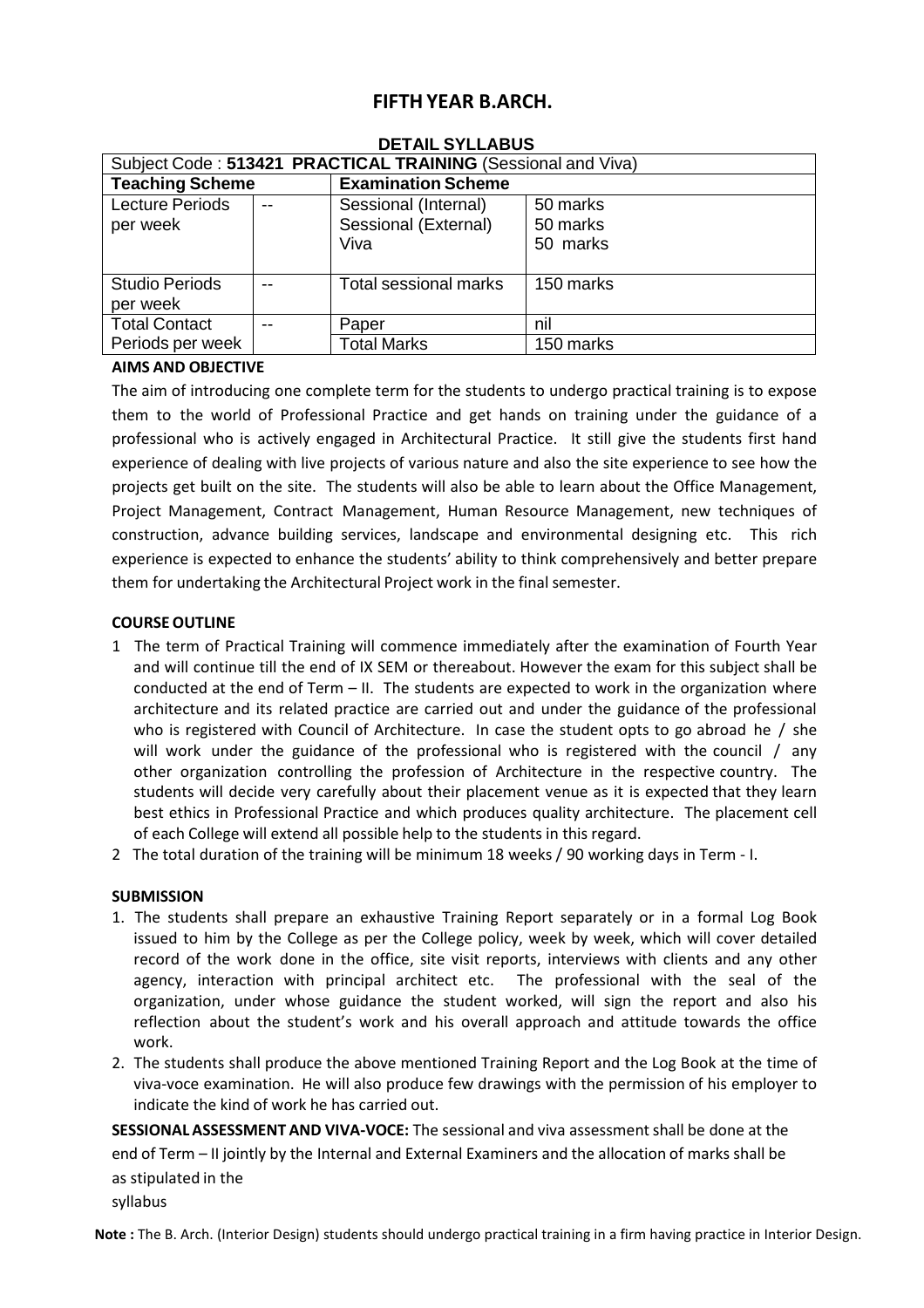| Subject Code: 513422 ARCHITECTURAL PROJECT (Sessional and Viva) |                 |                              |                         |  |
|-----------------------------------------------------------------|-----------------|------------------------------|-------------------------|--|
| <b>Teaching Scheme</b>                                          |                 | <b>Examination Scheme</b>    |                         |  |
| <b>Lecture Periods</b>                                          | $\overline{2}$  | Term II                      |                         |  |
| per week                                                        |                 | Sessional (Internal)         | 150 marks (for Term II) |  |
|                                                                 |                 | Sessional (External)         | 150 marks (for Term II) |  |
|                                                                 |                 | Viva                         | 100 marks               |  |
| <b>Studio Periods</b>                                           | 10              | <b>Total sessional marks</b> | 400 marks               |  |
| per week                                                        |                 | for both terms               |                         |  |
| <b>Total Contact</b>                                            | 12 <sup>°</sup> | Paper                        | nil                     |  |
| Periods per week                                                |                 | <b>Total Marks</b>           | 400 marks               |  |

# **OBJECTIVE**

To expose and to provide opportunity to the students to extend the findings of the research carried out under the subject of "Dissertation" to the architectural project and exercise full-fledged large scale Architectural Design with holistic approach including site investigation, programme formulation, and design demonstration.

#### **COURSE OUTLINE**

The architectural project shall consist of : **Design Demonstration i.e.** Formulation of Design Programme, Site investigation, and selection, and culmination in a design demonstration.

#### **SUBMISSION WORK :**

Sessional work for the Part II of Architectural Project shall consist of a **Design Solution :**

Graphically presented Design solution in from of sufficient number of architectural drawings,(manually drawn/computerized) with models etc. Since the Architectural Project is the culmination of five years of learning in various aspects of Architecture, it is expected that students demonstrates an ability of holistic and comprehensive thinking in the areas of ,

- Site Planning
- Structural considerations
- Interior space planning
- Environmental planning
- Building Services
- Climate responsive, Energy efficient and exhibiting qualities of sustainable architecture.
- Architectural Detailing.

The portfolio will consist of drawings sufficiently in detail to demonstrate the consideration given to the above‐mentioned attributes of a good quality Architectural Project. Emphasis shall be given to the preparation of self‐explanatory drawings in great detail, as in any Architectural Competition.

#### **SESSIONAL SSESSMENT**

The Internal assessment of "Architectural Project" shall be carried out **STAGE WISE** as decided by the individual College.

The final assessment in the examination shall be done by both Internal and External Examiner / s in which the student will display his work on the space allotted to him and explain his work and answer all the queries raised by the Examiners.

# **The Time allotted per student shall be minimum 30 minutes to maximum 45 minutes.**

**The Internal stage wise making shall be done out of 150 marks and External marking shall be done by the External Examiner out of 150 marks. 100 marks shall be reserved for oral presentation to be assessed jointly by both Internal and External Examiners.**

The individual college will make available guide / advisor specializing in various disciplines who will make themselves available to the students in College premises on pre appointed days and time.

Individual Guide will guide maximum of **FIVE STUDENTS** of a particular College in which he is working as a guide / Internal faculty.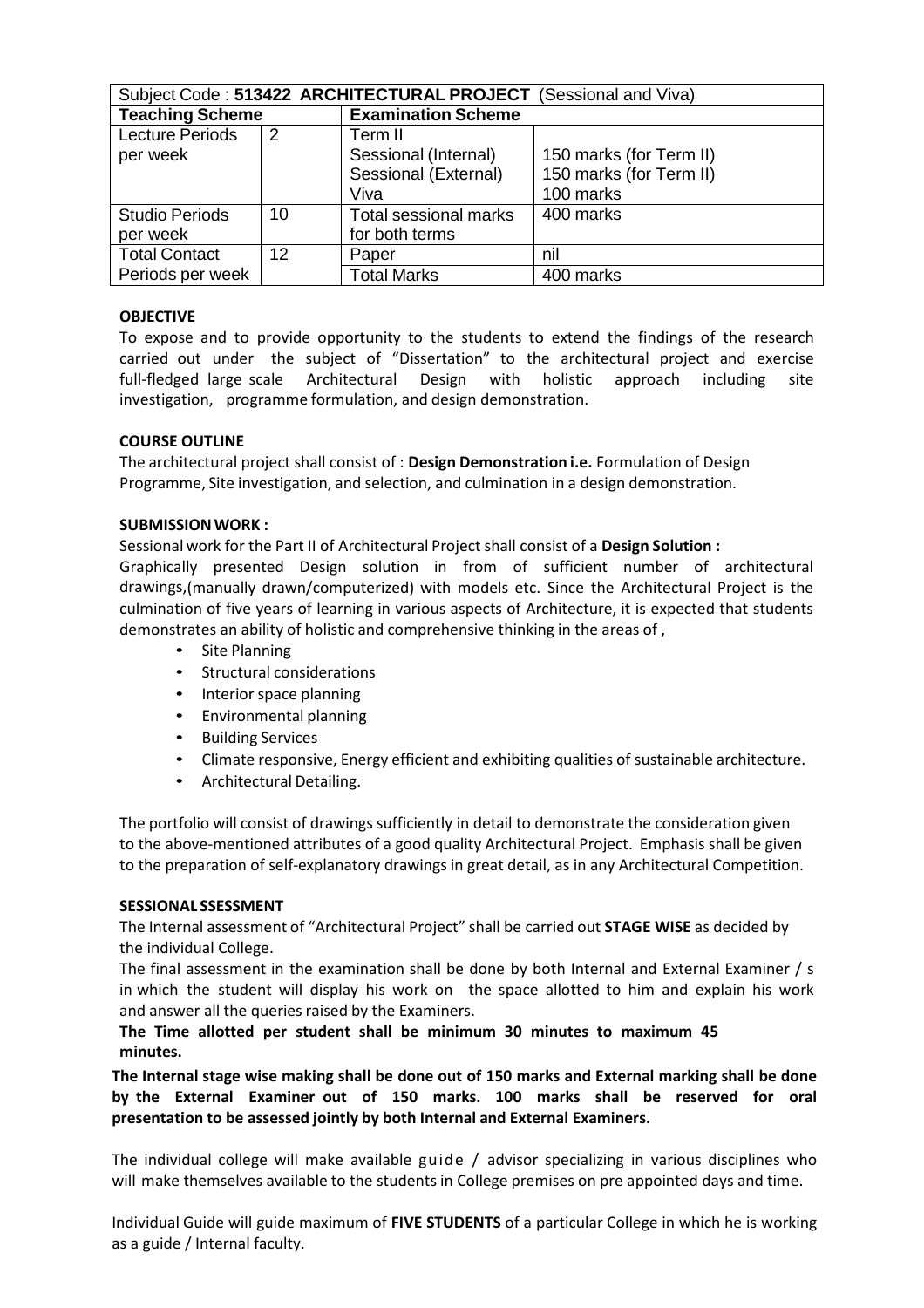In order to qualify to work as a Guide the teacher / professional must possess minimum of **FIVE YEARS** of teaching / professional experience. Efforts shall be made to appoint guide / Advisor who have high academic qualification, having rich Professional experience and contribution in a major way to the field of Architectural Education / Profession.

# **RECOMMENDED READING**

All books relevant to the topic of the architectural project.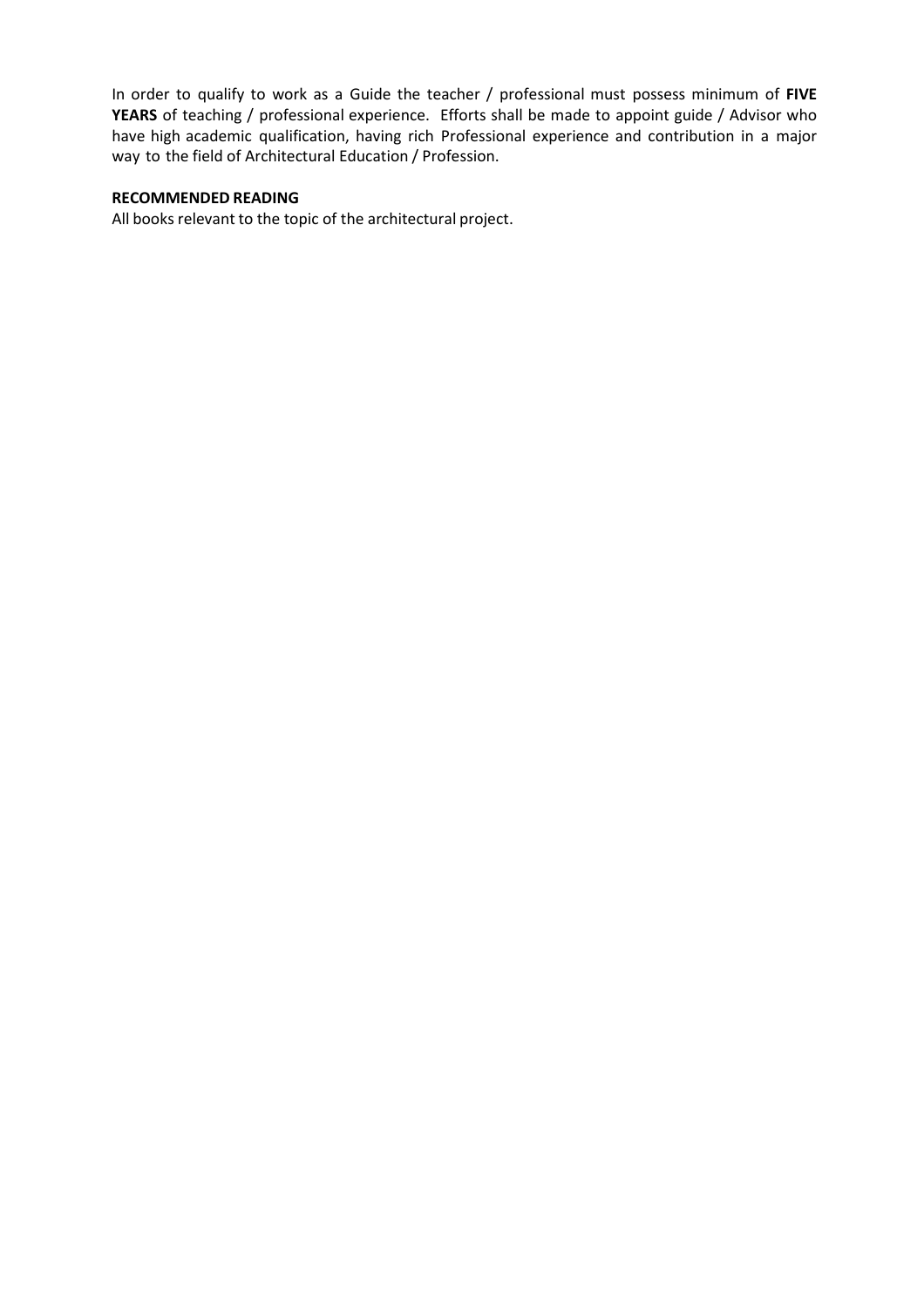| Subject Code: 513423 TECHNICAL COMMUNICATION (Sessional) |   |                           |           |  |
|----------------------------------------------------------|---|---------------------------|-----------|--|
| <b>Teaching Scheme</b>                                   |   | <b>Examination Scheme</b> |           |  |
| <b>Lecture Periods</b>                                   | 3 | $TermI - II$              |           |  |
| per week                                                 |   | Sessional (Internal)      | 50 marks  |  |
|                                                          |   | Sessional (External)      | 50 marks  |  |
|                                                          |   | Viva                      | nil       |  |
| <b>Studio Periods</b>                                    |   | Total sessional marks     | 100 marks |  |
| per week                                                 |   |                           |           |  |
| <b>Total Contact</b>                                     | 4 | Paper                     | Nil       |  |
| Periods per week                                         |   | <b>Total Marks</b>        | 100 marks |  |

# **COURSE OBJECTIVES:**

To equip the student to communicate effectively on technical matters, using various mediums of verbal, written, graphic and electronic communication.

#### **COURSE OUTLINE**

# **Unit 1: Introduction**

- 1. Introduction to technical communication, the need for learning the subject.
- 2. Various mediums of communication and their relevance to professional practice.
- 3. Reading, writing conversation public speaking, etc. as skills to be aquired for effective communicatio.
- 4. Importance of knowledge,
- 5. Linguistic skills and structure in communication

# **Suggested sessional work**: short report

# **Unit2: Written Communication:**

- 1. Language Skills, structuring of ideas,
- 2. Various types of written Communication i.e. writing, abstract synopsis, reports, dissertation, etc.
- 3. Effective beginning, logical division of matter under various heads, elaboration, conclusions appendices and annexure (technical writing aspects),
- 4. Understanding the reader /purpose of the communication,
- 5. Preparation of drafts, finalization of content
- 6. Handwriting skills,
- 7. Software like MS word, Excel, etc.

#### **Suggested sessional work**: Short report of AP – II synopsis.

# **Unit: 3 Graphic Communication:**

- 1. Graphic skills,
- 2. Presentation techniques using mediums like pencil, ink, water colour, etc.
- 3. Use of software suitable for graphic communication.
- 4. Types of paper, sizes, suitability of paper & medium for the purpose & their compatibility with each other,
- 5. Printing & plotting including scales, font sizes, etc. composition of matter on given paper space, display formats, etc.

#### **Suggested sessional work**: case studies / data collection

# **Unit 4: Electronic Communication:**

- 1. Use of suitable software's.
- 2. Introduction to presentation techniques & formats using computer,
- 3. In put- output devices, their compatibility, data storage formats, transmission of data through. the Internet, basics of email, website design, etc.

**Suggested sessional work**: PowerPoint presentation / case studies / design presentation of AP ‐ II